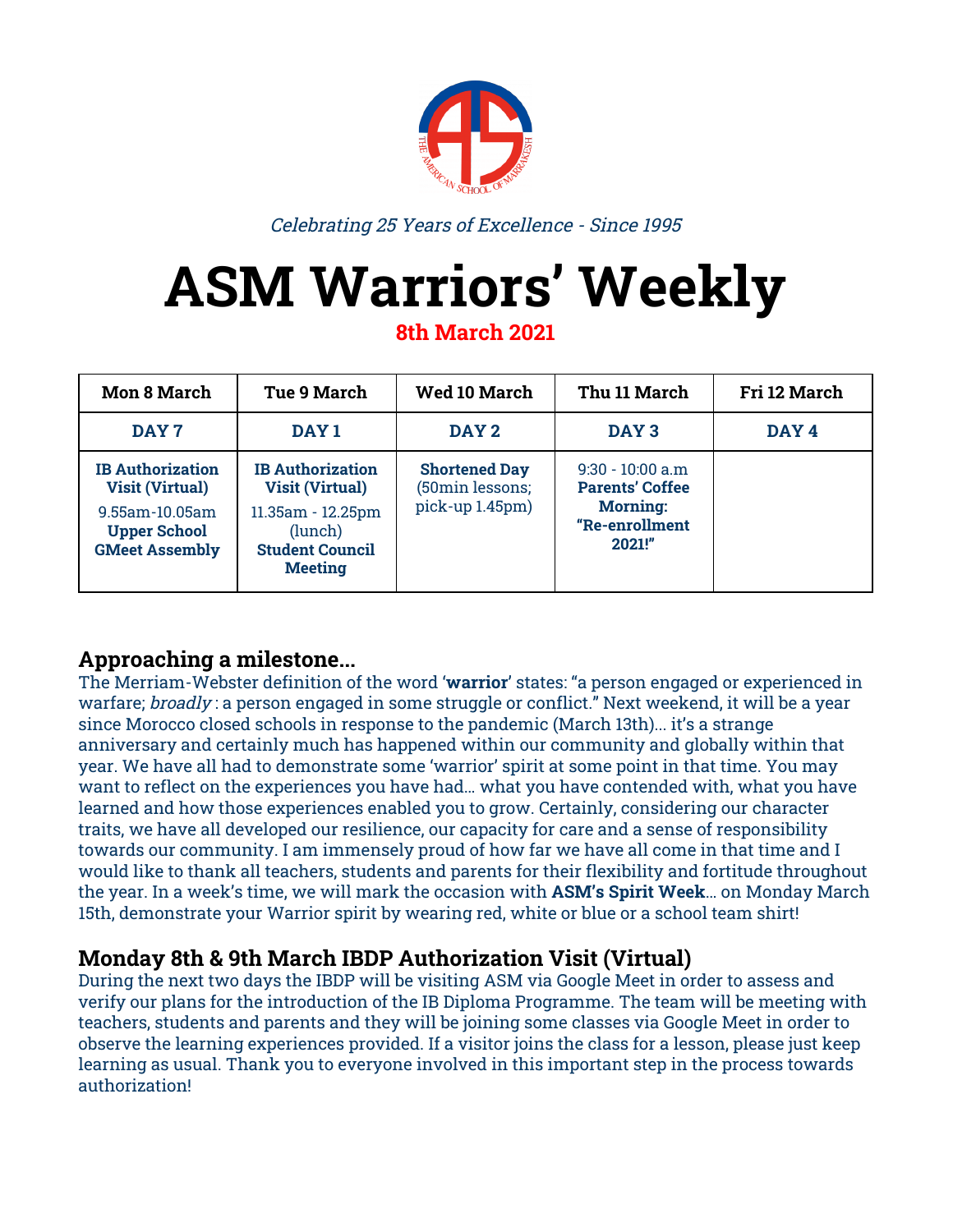## **Monday 8th March 9:55am - 10:05am Upper School Assembly led by ASM's Student Council**

Google Meet link: <https://meet.google.com/tsd-amom-nit> DL students enter the Assembly at the designated time (not before) - microphone off, sound on. Teachers will project the assembly for F2F students in their classrooms.

## **Tuesday 9th March 11:35am - 12:25pm (lunchtime) Student Council Meeting**

DL Student Council Representatives please join with the following link: [Student](https://meet.google.com/tqs-pozb-yav) Council GMeet

# **Thursday 11th March 9:30 - 10:00am Parents' Coffee Morning**

ASM's Enrollment Management Office will be available to answer questions regarding the changes to the re-enrollment process, including important dates and financial aid. All are welcome to join! GMeet link: [meet.google.com/dgz-qjfx-zcq](https://asm.us1.list-manage.com/track/click?u=74bb2324d2e0906d1a67beca0&id=4d7c05a7fb&e=95d744d120)



### **● ASM's Spirit Week…**

- Monday 15th **Warriors Day** (wear school colors or a school team shirt)... ASM's Warriors have made it through a year of pandemic!
- Tuesday 16th **NO CLASSES** (PTCs)
- Wednesday 17th **Pajama Day** (followed by PTCs)
- Thursday 18th **Twin Day** (dress the same as someone else!)
- Friday 19th **Class Pride Day** (each class to decide on a clothing theme to unify them and demonstrate class pride!)
- **●** Mon 15th March (9:55 10:05am) **Upper School Assembly**
- Tues 16th March (Full Day NO CLASSES) & Wed 17 March (Afternoon NO CLASSES Upper School only) - **Parent Teacher Conferences**
- **●** Thurs March 18th (11:45 am 12:45 pm) **ASM PTO meeting**
- **●** Fri March 19th (5:30pm Moroccan time) **ASM PTO Master Class**
- **●** Fri 19th March **Midterm Reports** distributed electronically
- Mon 22nd March (9:55 10:05am) **Upper School Assembly**
- **●** March 22nd 30th **AP Mock Exams**
- **●** Wed 24th March **PSAT10 Exam** for all Grade 10 students
- Mon 29th March (9:55 10:05am) **Upper School Assembly**
- **●** Wed 31st March (12:15 12:45pm) **Career Connections** Topic: Public Office & Government with Yousra Benchekroun
- Mon 5th Fri 9th April **ASM's STEM Week** (Science, Technology, Engineering, Math)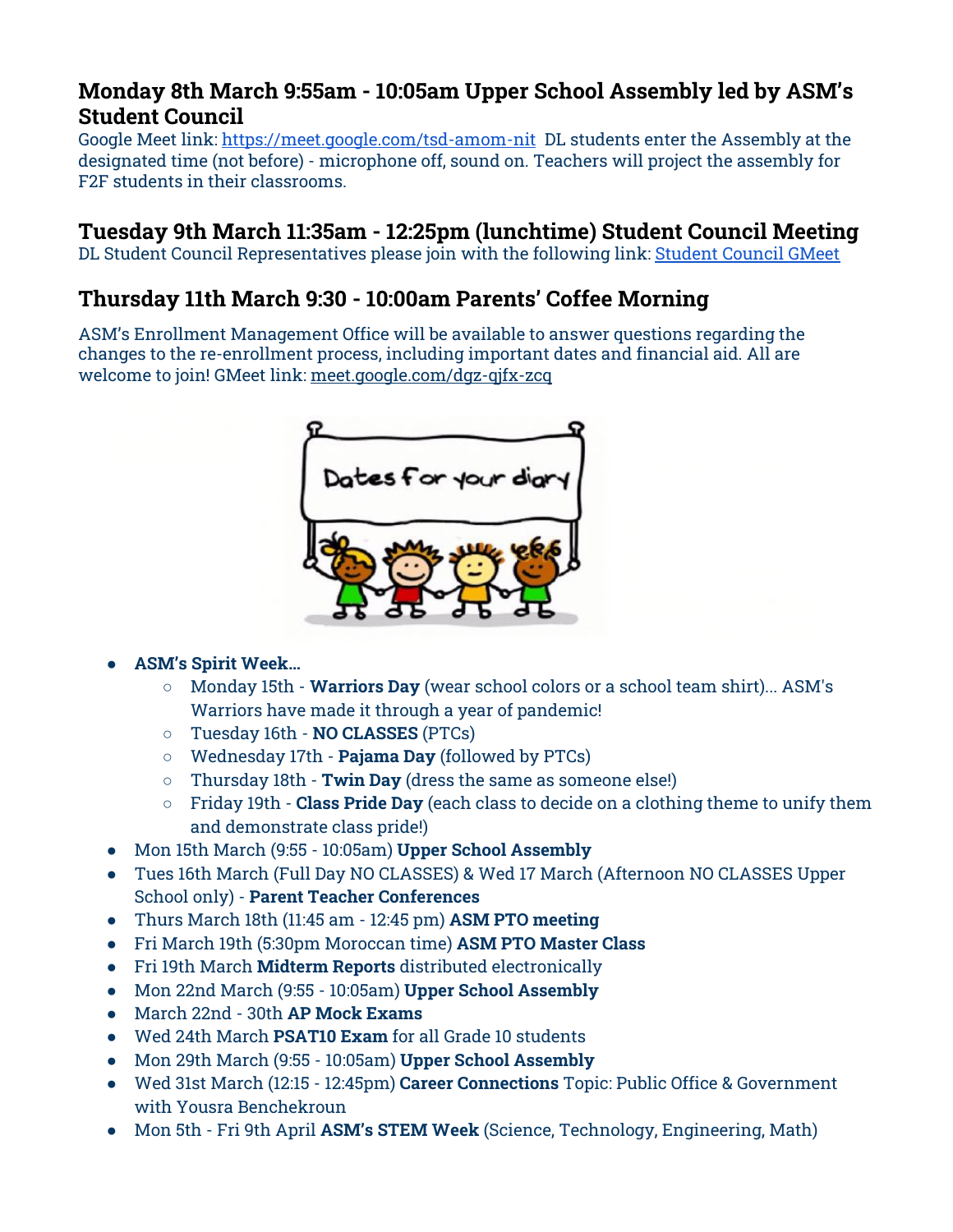# **Thoughts Are All Around Us!**

*Article by Jessica Abou Zbib (Grade 10)*

As we all know, AP mocks are in a couple of weeks. It has been a hard year for everyone but we are doing great! You should always take some time for yourself and do something you enjoy while managing your study schedule. YOU CAN DO IT!



# **Questions you may ask yourself:**

- $\star$  When was the moment that made you feel the most motivated?
- $\star$  How do you overcome challenges?
- $\star$  One person you are glad you met...
- $\star$  Lesson I've learned that I would never forget...
- ★ Your favorite Quotes and Why?
- $\star$  How do you know that you are on the right path?
- $\star$  One thing you would change about yourself...
- $\star$  The one thing you wish you'd known before
- $\star$  Your favorite three items
- $\star$  If you could only visit one website today...
- $\star$  What is your main goal in life?
- $\star$  Where would you be in 10 years?
- $\star$  Who supports you throughout everything?

**I recommend that all students work on getting more community service hours because there are opportunities available.**

**"Education is our passport to the future,**

**for tomorrow belongs to the people who prepare for it today."**

**– Malcolm**